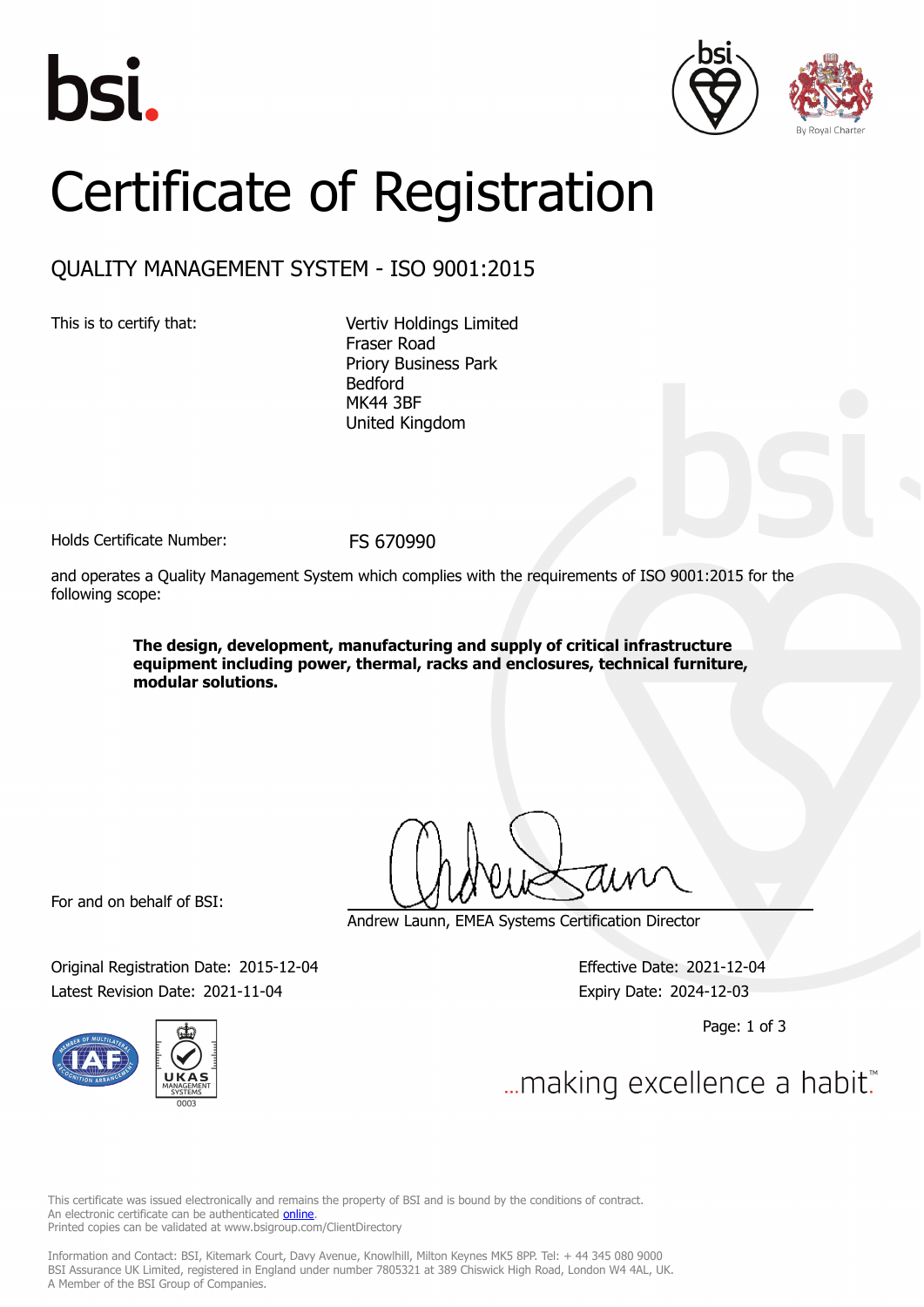## Certificate No: FS 670990

| Location                                                                                                                  | <b>Registered Activities</b>                                                                                                                                                                                                                                                                      |
|---------------------------------------------------------------------------------------------------------------------------|---------------------------------------------------------------------------------------------------------------------------------------------------------------------------------------------------------------------------------------------------------------------------------------------------|
| Vertiv Holdings Limited<br>Fraser Road<br>Priory Business Park<br><b>Bedford</b><br><b>MK44 3BF</b><br>United Kingdom     | The design, development, manufacturing and supply of<br>critical infrastructure equipment including power, thermal,<br>racks and enclosures, technical furniture, modular solutions.                                                                                                              |
| Vertiv Industrial Systems SAS<br>30 avenue des Frères Mongolfier - BP90<br>Chassieu Cedex<br>69684<br>France              | Design, manufacturing for the supply of power protection and<br>power conversion solutions, industrial and standard chargers,<br>safety lighting.                                                                                                                                                 |
| Vertiv Infrastructure Ltd<br>Carley Drive Business Area<br>Westfield<br>Sheffield<br><b>S20 8NO</b><br>United Kingdom     | The design, development, manufacturing and supply of<br>standby power equipment. Battery refurbishment.                                                                                                                                                                                           |
| Vertiv<br>Vertiv Integrated Systems GmbH<br>Mariakirchener Straße 38<br>94424 Arnstorf<br>Germany                         | Design, development, manufacturing and supply of<br>workstations for control rooms, electronics labs and mobile<br>equipment for automotive.                                                                                                                                                      |
| Vertiv Czech Republic s.r.o<br>Nisovice 9<br>387 01 Volynè<br>Czech Republic                                              | Manufacturing, integration and supply of standard and<br>custom racks, enclosures and related components.<br>Integration of workstations for electronics labs, mobile<br>equipments carriers for healthcare and automotive industries<br>furthermore height adjustable control room workstations. |
| <b>VERTIV Srl</b><br>Via Fornace, 30<br>Castel Guelfo di Bologna (BO)<br>40023<br>Italy                                   | Design, development, manufacturing, supply and technical<br>support of uninterruptible power supplies (IAF19).                                                                                                                                                                                    |
| <b>VERTIV Srl</b><br>Via Leonardo Da Vinci, 16/18<br>Zona Industriale<br>Tognana<br>Piove di Sacco (PD)<br>35028<br>Italy | Design, development, manufacturing and supply of Thermal<br>Management equipment by means of mechanical processing<br>of piping, brazing, welding and assembly (IAF 18,29).                                                                                                                       |

Original Registration Date: 2015-12-04 Effective Date: 2021-12-04 Latest Revision Date: 2021-11-04 Expiry Date: 2024-12-03

Page: 2 of 3

This certificate was issued electronically and remains the property of BSI and is bound by the conditions of contract. An electronic certificate can be authenticated **[online](https://pgplus.bsigroup.com/CertificateValidation/CertificateValidator.aspx?CertificateNumber=FS+670990&ReIssueDate=04%2f11%2f2021&Template=uk)**. Printed copies can be validated at www.bsigroup.com/ClientDirectory

Information and Contact: BSI, Kitemark Court, Davy Avenue, Knowlhill, Milton Keynes MK5 8PP. Tel: + 44 345 080 9000 BSI Assurance UK Limited, registered in England under number 7805321 at 389 Chiswick High Road, London W4 4AL, UK. A Member of the BSI Group of Companies.